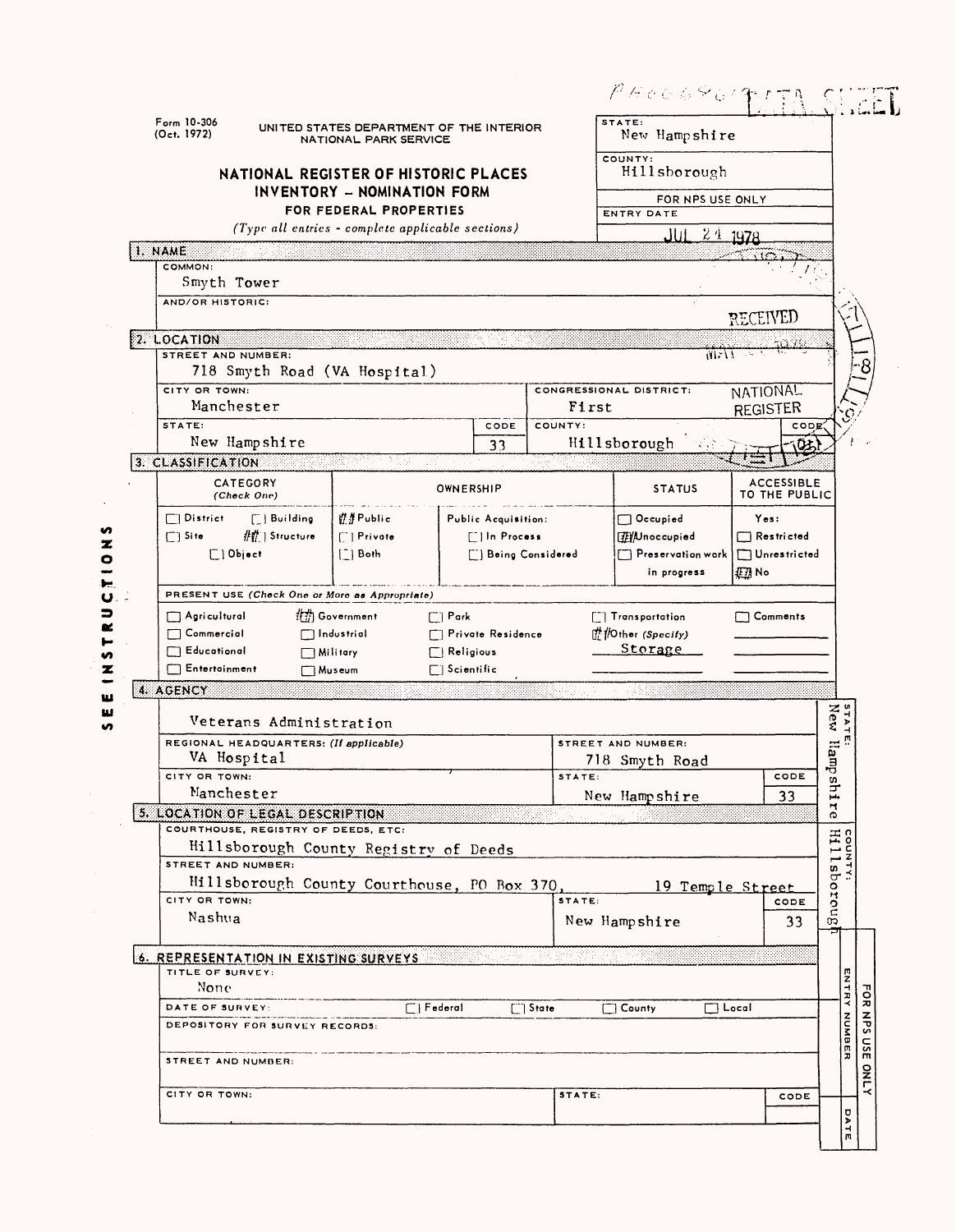| <b>CONDITION</b> | $\Box$ Excellent                                                                                                                                            | <u>∦#</u> Good                                                                          | $\Box$ Fair                       |                                                                                          | $\Box$ Deteriorated |                             | $\Box$ Ruins |                  | $\Box$ Unexposed |
|------------------|-------------------------------------------------------------------------------------------------------------------------------------------------------------|-----------------------------------------------------------------------------------------|-----------------------------------|------------------------------------------------------------------------------------------|---------------------|-----------------------------|--------------|------------------|------------------|
|                  |                                                                                                                                                             | (Check One)                                                                             | ft Wnoltered                      |                                                                                          |                     |                             | (Check One)  |                  |                  |
|                  | $\Box$ Altered<br>DESCRIBE THE PRESENT AND ORIGINAL (if known) PHYSICAL APPEARANCE                                                                          |                                                                                         |                                   |                                                                                          |                     | Moved                       |              | 11 Original Site |                  |
|                  |                                                                                                                                                             |                                                                                         |                                   |                                                                                          |                     |                             |              |                  |                  |
|                  | The Smyth Tower, a granite and stone landmark, was built in 1888 in an                                                                                      |                                                                                         |                                   |                                                                                          |                     |                             |              |                  |                  |
|                  | exact replica of a famous Scottish Lookout and remains today as it was                                                                                      |                                                                                         |                                   |                                                                                          |                     |                             |              |                  |                  |
|                  | originally. It is forty (40) feet high and has an inside diameter of                                                                                        |                                                                                         |                                   |                                                                                          |                     |                             |              |                  |                  |
| feet.            | twenty-four (24) feet, with an outside diameter of twenty-eight (28)                                                                                        |                                                                                         |                                   |                                                                                          |                     |                             |              |                  |                  |
|                  | The walls are two (2) feet in thickness. It consists of an eight<br>(8) foot basement, a first, second and third floor and a parapet. It                    |                                                                                         |                                   |                                                                                          |                     |                             |              |                  |                  |
|                  | was built by local workmen with materials obtained in the vicinity.                                                                                         |                                                                                         |                                   |                                                                                          |                     |                             |              |                  |                  |
|                  |                                                                                                                                                             |                                                                                         |                                   |                                                                                          |                     |                             |              |                  |                  |
|                  |                                                                                                                                                             |                                                                                         |                                   |                                                                                          |                     |                             |              |                  |                  |
|                  |                                                                                                                                                             |                                                                                         |                                   |                                                                                          |                     |                             |              |                  |                  |
|                  |                                                                                                                                                             |                                                                                         |                                   |                                                                                          |                     |                             |              |                  |                  |
|                  |                                                                                                                                                             |                                                                                         |                                   |                                                                                          |                     |                             |              |                  |                  |
|                  |                                                                                                                                                             |                                                                                         |                                   |                                                                                          |                     |                             |              |                  |                  |
|                  |                                                                                                                                                             |                                                                                         |                                   |                                                                                          |                     |                             |              |                  |                  |
|                  |                                                                                                                                                             |                                                                                         |                                   |                                                                                          |                     |                             |              |                  |                  |
|                  |                                                                                                                                                             |                                                                                         |                                   |                                                                                          |                     |                             |              |                  |                  |
|                  |                                                                                                                                                             |                                                                                         |                                   |                                                                                          |                     |                             |              |                  |                  |
|                  |                                                                                                                                                             |                                                                                         |                                   |                                                                                          |                     |                             |              |                  |                  |
|                  |                                                                                                                                                             |                                                                                         |                                   |                                                                                          |                     |                             |              |                  |                  |
|                  |                                                                                                                                                             |                                                                                         |                                   |                                                                                          |                     |                             |              |                  |                  |
|                  |                                                                                                                                                             |                                                                                         |                                   |                                                                                          |                     |                             |              |                  |                  |
|                  |                                                                                                                                                             |                                                                                         |                                   |                                                                                          |                     |                             |              |                  |                  |
|                  |                                                                                                                                                             |                                                                                         |                                   |                                                                                          |                     |                             |              |                  |                  |
|                  |                                                                                                                                                             |                                                                                         |                                   |                                                                                          |                     |                             |              |                  |                  |
|                  |                                                                                                                                                             |                                                                                         |                                   |                                                                                          |                     |                             |              |                  |                  |
|                  |                                                                                                                                                             |                                                                                         |                                   |                                                                                          |                     |                             |              |                  |                  |
|                  |                                                                                                                                                             |                                                                                         |                                   |                                                                                          |                     |                             |              |                  |                  |
|                  |                                                                                                                                                             |                                                                                         |                                   |                                                                                          |                     |                             |              |                  |                  |
|                  |                                                                                                                                                             |                                                                                         |                                   |                                                                                          |                     |                             |              |                  |                  |
|                  |                                                                                                                                                             |                                                                                         |                                   |                                                                                          |                     |                             |              |                  |                  |
|                  | $\mathcal{L}_{\mathcal{A}}$ and $\mathcal{L}_{\mathcal{A}}$ and $\mathcal{L}_{\mathcal{A}}$ and $\mathcal{L}_{\mathcal{A}}$                                 |                                                                                         |                                   | $\mathcal{L}(\mathcal{A})$ and $\mathcal{L}(\mathcal{A})$ and $\mathcal{A}(\mathcal{A})$ |                     |                             |              | <b>CALL</b>      |                  |
|                  |                                                                                                                                                             |                                                                                         |                                   |                                                                                          |                     | $\sim 10^{10}$ km s $^{-1}$ |              |                  |                  |
|                  |                                                                                                                                                             |                                                                                         |                                   |                                                                                          |                     |                             |              |                  |                  |
|                  | $\mathcal{L}^{\mathcal{L}}$ and $\mathcal{L}^{\mathcal{L}}$ and $\mathcal{L}^{\mathcal{L}}$ and $\mathcal{L}^{\mathcal{L}}$ and $\mathcal{L}^{\mathcal{L}}$ |                                                                                         | the control of the control of the |                                                                                          |                     |                             |              |                  |                  |
|                  |                                                                                                                                                             |                                                                                         |                                   | $\mathcal{O}(\mathcal{O}(n^2))$ . The set of $\mathcal{O}(\mathcal{O}(n^2))$             |                     |                             |              |                  |                  |
|                  |                                                                                                                                                             |                                                                                         |                                   |                                                                                          |                     |                             |              |                  |                  |
|                  |                                                                                                                                                             |                                                                                         |                                   |                                                                                          |                     |                             |              |                  |                  |
|                  |                                                                                                                                                             |                                                                                         |                                   |                                                                                          |                     |                             |              |                  |                  |
|                  |                                                                                                                                                             |                                                                                         |                                   |                                                                                          |                     |                             |              |                  |                  |
|                  |                                                                                                                                                             |                                                                                         |                                   |                                                                                          |                     |                             |              |                  |                  |
|                  |                                                                                                                                                             | $\mathcal{L}^{\text{max}}_{\text{max}}$ , where $\mathcal{L}^{\text{max}}_{\text{max}}$ |                                   |                                                                                          |                     |                             |              |                  |                  |
|                  |                                                                                                                                                             |                                                                                         | and the control of the con-       |                                                                                          |                     |                             |              |                  |                  |
|                  |                                                                                                                                                             |                                                                                         |                                   |                                                                                          |                     |                             |              |                  |                  |
|                  |                                                                                                                                                             |                                                                                         |                                   |                                                                                          |                     |                             |              |                  |                  |

 $\blacksquare$ m

医感觉器

n  $\overline{\phantom{0}}$ O Z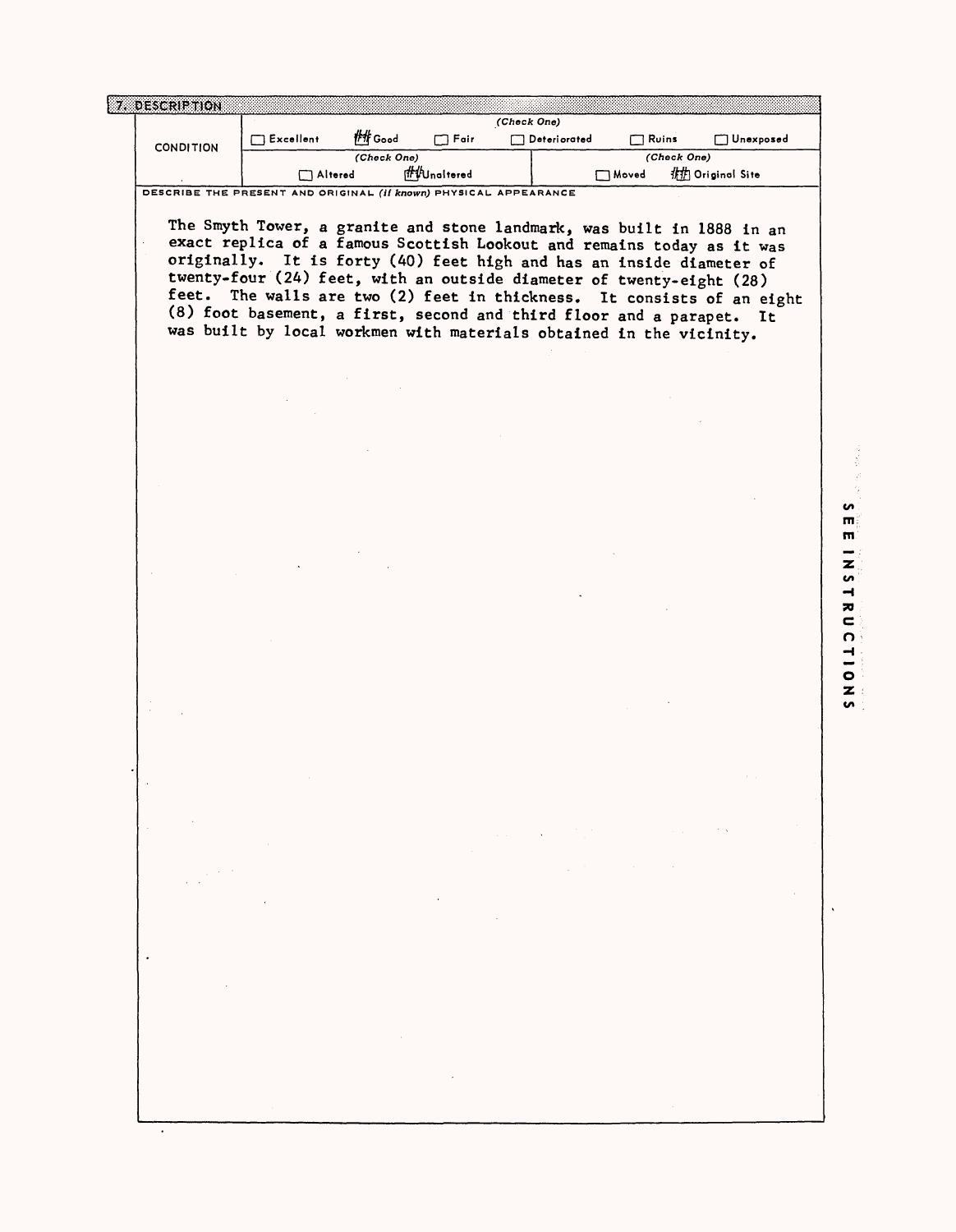| Pro-Columbian                                                                                                                                          | 16th Century                                                                             | 18th Century                                                                          | 20th Century                        |
|--------------------------------------------------------------------------------------------------------------------------------------------------------|------------------------------------------------------------------------------------------|---------------------------------------------------------------------------------------|-------------------------------------|
| 15th Century                                                                                                                                           | 17th Century                                                                             | # 19th Century                                                                        |                                     |
| <b>SPECIFIC DATE(S) (If Applicable and Known)</b>                                                                                                      |                                                                                          |                                                                                       |                                     |
| AREAS OF SIGNIFICANCE (Check One or More as Appropriate)<br>Aboriginal<br>Prehistoric<br>$\Box$ Historic<br><b>ALL</b> Agriculture<br>XI, Architecture | $\Box$ Education<br>Engineering<br>г<br>Industry<br>$\Box$ Invention<br>$\Box$ Landscape | <b>HE</b> Political<br>Religion/Phi-<br>losophy<br>$\Box$ Science<br>$\Box$ Sculpture | Urban Planning<br>Other (Specify)   |
| $\square$ Art<br>Commerce<br>Communications<br>□<br>Conservation                                                                                       | <b>Architecture</b><br>Literature<br>Military<br>$\Box$ Music                            | Social/Human-<br>itarian<br>$\Box$ Theater<br>Transportation                          |                                     |
| <b>STATEMENT OF SIGNIFICANCE</b>                                                                                                                       |                                                                                          |                                                                                       |                                     |
|                                                                                                                                                        | See Attached Continuation Sheet                                                          |                                                                                       |                                     |
|                                                                                                                                                        |                                                                                          |                                                                                       |                                     |
|                                                                                                                                                        |                                                                                          |                                                                                       |                                     |
|                                                                                                                                                        |                                                                                          |                                                                                       |                                     |
|                                                                                                                                                        |                                                                                          |                                                                                       |                                     |
|                                                                                                                                                        |                                                                                          |                                                                                       |                                     |
|                                                                                                                                                        |                                                                                          |                                                                                       |                                     |
|                                                                                                                                                        |                                                                                          |                                                                                       |                                     |
|                                                                                                                                                        |                                                                                          |                                                                                       |                                     |
|                                                                                                                                                        |                                                                                          |                                                                                       |                                     |
|                                                                                                                                                        |                                                                                          |                                                                                       |                                     |
|                                                                                                                                                        |                                                                                          |                                                                                       |                                     |
|                                                                                                                                                        |                                                                                          |                                                                                       |                                     |
|                                                                                                                                                        |                                                                                          |                                                                                       |                                     |
|                                                                                                                                                        |                                                                                          |                                                                                       |                                     |
|                                                                                                                                                        |                                                                                          |                                                                                       |                                     |
|                                                                                                                                                        |                                                                                          |                                                                                       |                                     |
|                                                                                                                                                        |                                                                                          |                                                                                       |                                     |
|                                                                                                                                                        |                                                                                          |                                                                                       |                                     |
|                                                                                                                                                        |                                                                                          |                                                                                       | RECEIVED                            |
|                                                                                                                                                        |                                                                                          |                                                                                       | $DEC$ 3 1973                        |
|                                                                                                                                                        |                                                                                          |                                                                                       | $M_{\rm t}$ $M_{\rm t}$ $J_{\rm t}$ |
|                                                                                                                                                        |                                                                                          |                                                                                       |                                     |
|                                                                                                                                                        |                                                                                          |                                                                                       |                                     |
|                                                                                                                                                        |                                                                                          |                                                                                       |                                     |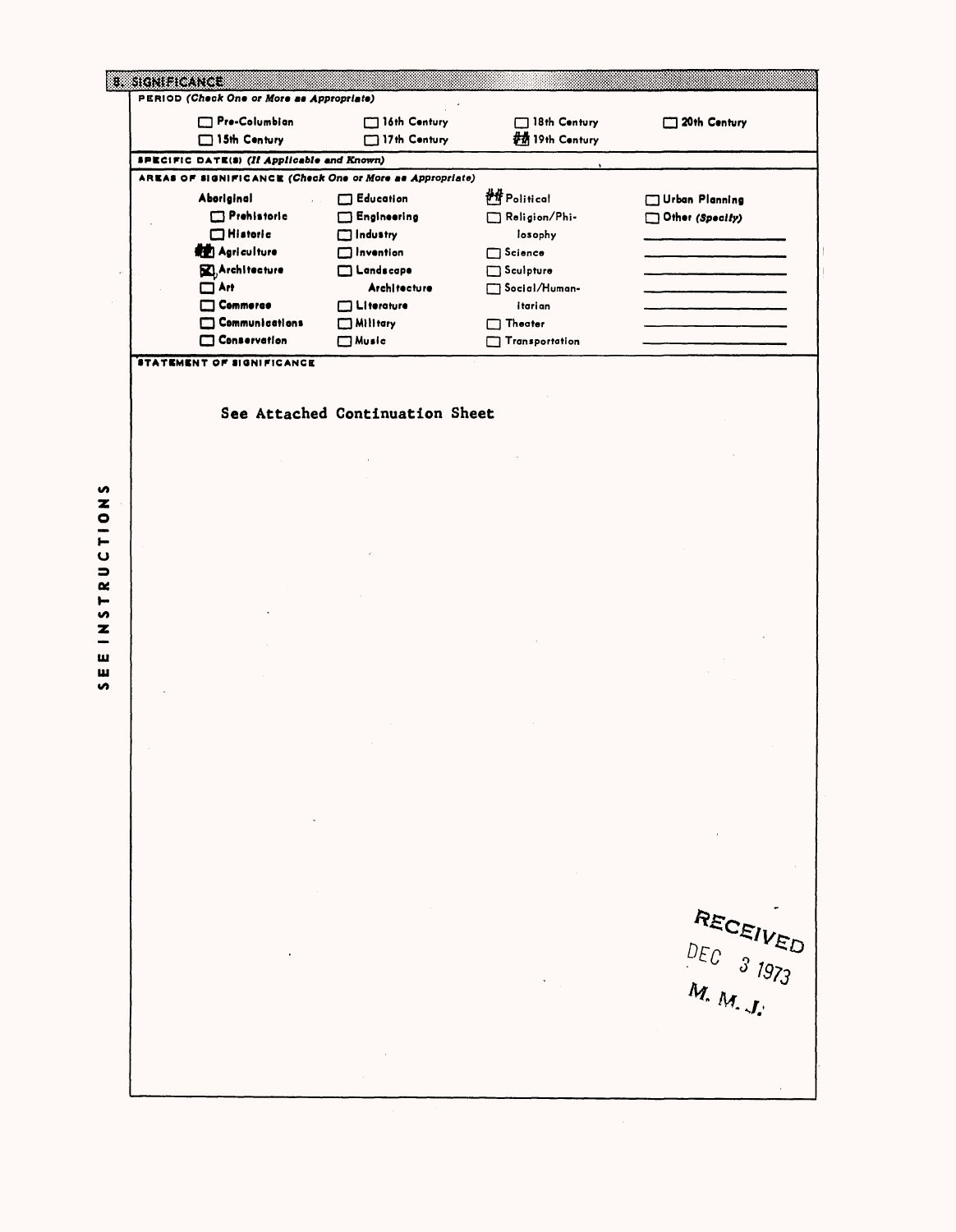|                             |                                             | See Attached Sheet                                                                                         |                    |                           |             |              |         |                         |                                                                                                         |                              |                    |                 |
|-----------------------------|---------------------------------------------|------------------------------------------------------------------------------------------------------------|--------------------|---------------------------|-------------|--------------|---------|-------------------------|---------------------------------------------------------------------------------------------------------|------------------------------|--------------------|-----------------|
|                             |                                             |                                                                                                            |                    |                           |             |              |         |                         |                                                                                                         |                              |                    |                 |
|                             |                                             |                                                                                                            |                    |                           |             |              |         |                         |                                                                                                         |                              |                    |                 |
|                             | <b>10 GEOGRAPHICAL DATA</b>                 |                                                                                                            |                    |                           |             |              |         |                         |                                                                                                         |                              |                    |                 |
|                             |                                             | LATITUDE AND LONGITUDE COORDINATES<br>DEFINING A RECTANGLE LOCATING THE PROPERTY                           |                    |                           |             | 0            |         |                         | LATITUDE AND LONGITUDE COORDINATES<br>DEFINING THE CENTER POINT OF A PROPERTY<br>OF LESS THAN TEN ACRES |                              |                    |                 |
| CORNER                      |                                             | LATITUDE                                                                                                   |                    | LONGITUDE                 |             | R            |         | LATITUDE                |                                                                                                         |                              | LONGITUDE          |                 |
|                             |                                             | Degrees Minutes Seconds   Degrees Minutes Seconds                                                          |                    |                           |             |              |         | Degrees Minutes Seconds |                                                                                                         | Degrees                      |                    | Minutes Seconds |
| NW<br>NE.                   | $\circ$<br>$\Omega$                         | $\bullet$<br>$\mathbf{H}$<br>$\bullet$                                                                     | $\circ$<br>$\circ$ | $\bullet$<br>$\mathbf{r}$ | $\cdot$<br> |              | 43      | 00                      | 44                                                                                                      | $\bullet$<br>71              | 26                 | 29              |
| <b>SE</b>                   | $\circ$                                     | $\bullet$ .<br>$\bullet$                                                                                   | $\circ$            |                           | $\bullet$   |              |         |                         |                                                                                                         |                              |                    |                 |
| <b>SW</b>                   | o                                           | $\bullet$<br>$\bullet$                                                                                     | $\bullet$          | $\bullet$                 | $\bullet$   |              |         |                         |                                                                                                         | $\bullet$ .<br><br>$\bullet$ |                    |                 |
|                             |                                             | APPROXIMATE ACREAGE OF NOMINATED PROPERTY:                                                                 |                    |                           |             | 172          | acre    |                         |                                                                                                         |                              |                    |                 |
| STATE:                      |                                             | LIST ALL STATES AND COUNTIES FOR PROPERTIES OVERLAPPING STATE OR COUNTY BOUNDARIES                         |                    |                           | CODE        |              | COUNTY: |                         |                                                                                                         |                              |                    | CODE            |
|                             |                                             |                                                                                                            |                    |                           |             |              |         |                         |                                                                                                         |                              |                    |                 |
| STATE:                      |                                             |                                                                                                            |                    |                           | CODE        |              | COUNTY: |                         |                                                                                                         |                              |                    | CODE            |
| STATE:                      |                                             |                                                                                                            |                    |                           | CODE        |              | COUNTY: |                         |                                                                                                         |                              |                    | CODE            |
| <b>STATE:</b>               |                                             |                                                                                                            |                    |                           | CODE        | COUNTY:      |         |                         |                                                                                                         |                              |                    | CODE            |
|                             |                                             |                                                                                                            |                    |                           |             |              |         |                         |                                                                                                         |                              |                    |                 |
|                             | 11. FORM PREPARED BY<br>NAME AND TITLE:     |                                                                                                            |                    |                           |             |              |         |                         |                                                                                                         | DATE:                        |                    |                 |
|                             | Leslie S. F. Brown                          |                                                                                                            |                    |                           |             |              |         |                         |                                                                                                         |                              |                    |                 |
|                             | <b>BUSINESS ADDRESS:</b>                    |                                                                                                            |                    |                           |             |              |         |                         |                                                                                                         |                              |                    |                 |
|                             |                                             | Veterans Administration Hospital                                                                           |                    |                           |             |              |         |                         |                                                                                                         |                              |                    |                 |
|                             | <b>STREET AND NUMBER:</b><br>718 Smyth Road |                                                                                                            |                    |                           |             |              |         |                         |                                                                                                         | PHONE:                       | $(603) 624 - 4366$ |                 |
| CITY OR TOWN!               |                                             |                                                                                                            |                    |                           |             | <b>STATE</b> |         |                         |                                                                                                         |                              |                    | CODE            |
|                             | Manchester                                  |                                                                                                            |                    |                           |             |              |         | New Hampshire           |                                                                                                         |                              |                    | $\overline{33}$ |
|                             |                                             | 12 CERTIFICATION OF NOMINATION                                                                             |                    |                           |             |              |         |                         | WILDER ECET EXPRESS TON                                                                                 |                              |                    |                 |
|                             |                                             |                                                                                                            |                    |                           |             |              |         |                         |                                                                                                         |                              |                    |                 |
|                             |                                             |                                                                                                            |                    |                           |             |              |         | National Register.      | I hereby certify that this property is included in the                                                  |                              |                    |                 |
|                             | State Liaison Officer recommendation:       |                                                                                                            |                    |                           |             |              |         |                         |                                                                                                         |                              |                    |                 |
| $\mathbf{X}$ Yes            |                                             |                                                                                                            |                    |                           |             |              |         |                         |                                                                                                         |                              |                    |                 |
| $\square$ No<br>$\Box$ Noge |                                             |                                                                                                            |                    |                           |             |              |         |                         |                                                                                                         |                              |                    |                 |
|                             |                                             |                                                                                                            |                    |                           |             |              |         |                         |                                                                                                         |                              |                    |                 |
|                             |                                             | SEP 2 8 1977                                                                                               |                    |                           |             |              |         |                         |                                                                                                         |                              |                    |                 |
|                             |                                             | In compliance with Executive Order 11593, I hereby                                                         |                    |                           |             |              |         |                         |                                                                                                         |                              |                    |                 |
|                             |                                             | nominate this property to the National Register, certify-                                                  |                    |                           |             |              |         |                         | KEERER OE THE NATIONAL REGISTER                                                                         |                              |                    |                 |
|                             |                                             | ing that the State Liaison Officer has been allowed 90                                                     |                    |                           |             |              |         |                         |                                                                                                         |                              |                    |                 |
|                             |                                             | days in which to present the nomination to the State Re-                                                   |                    |                           |             | Date         |         |                         | 24.75                                                                                                   |                              |                    |                 |
|                             |                                             | view Board and to evaluate its significance. The recom-<br>mended devel of significance is Stational State |                    |                           |             |              | ATTEST: |                         |                                                                                                         |                              |                    |                 |
| 7 Loca                      |                                             |                                                                                                            |                    |                           |             |              |         |                         |                                                                                                         |                              |                    |                 |
|                             |                                             |                                                                                                            |                    |                           |             |              |         |                         |                                                                                                         |                              |                    |                 |
|                             |                                             | i ve ∕Si∆na ture                                                                                           |                    |                           |             |              |         |                         |                                                                                                         |                              |                    |                 |
|                             | Title                                       |                                                                                                            |                    |                           |             |              |         |                         | 6-29-28                                                                                                 |                              |                    |                 |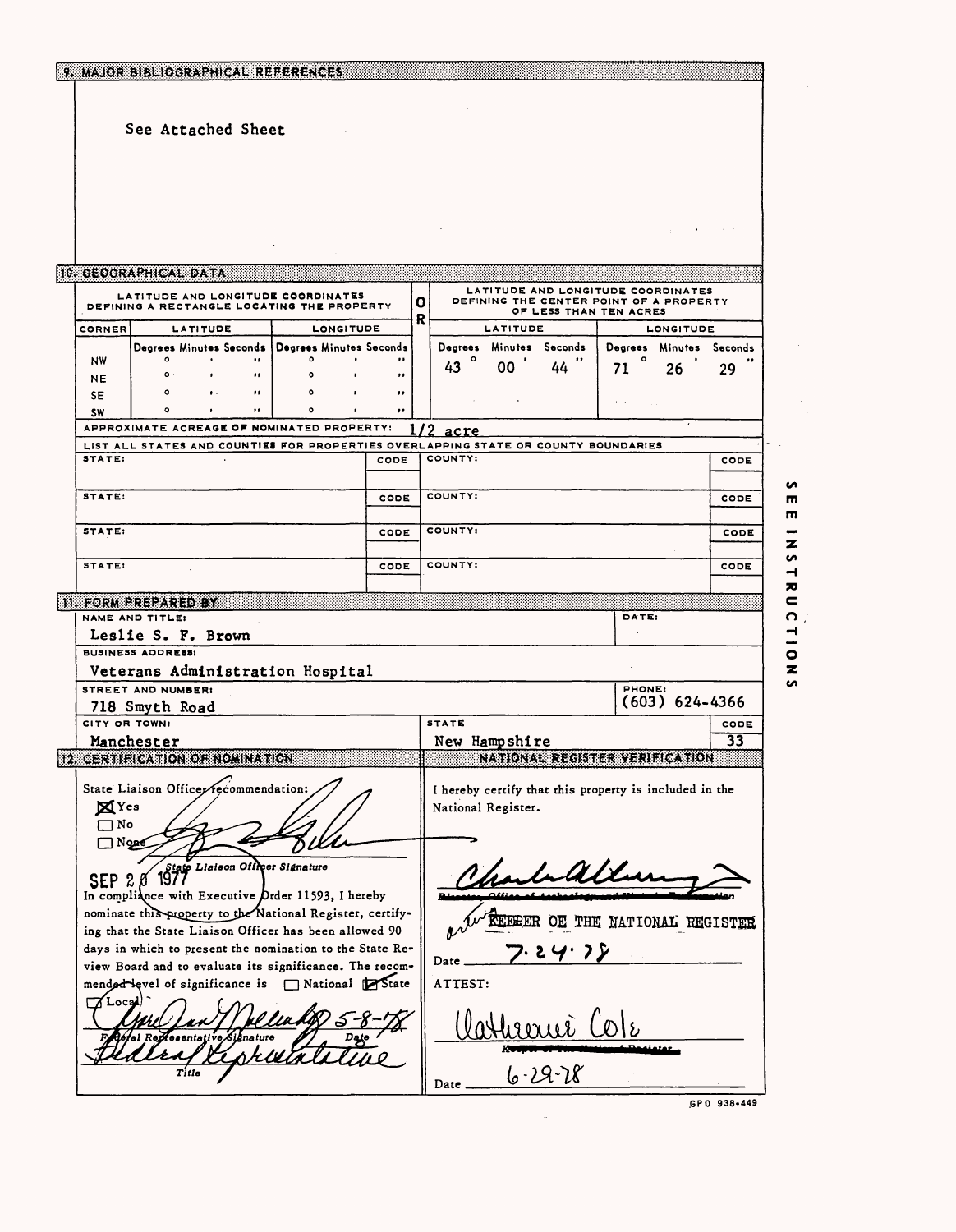| ю                                 |      |                                                                   |                               |      |  |
|-----------------------------------|------|-------------------------------------------------------------------|-------------------------------|------|--|
| Form 10-300a<br>RECEIVER          |      | UNITED STATES DEPARTMENT OF THE INTERIOR<br>NATIONAL PARK SERVICE | <b>STATE</b><br>New Hampshire |      |  |
|                                   |      | NATIONAL REGISTER OF HISTORIC PLACES                              | COUNTY<br>Hillsborough        |      |  |
| L.                                | ।- ଥ | <b>INVENTORY - NOMINATION FORM</b>                                | FOR NPS USE ONLY              |      |  |
|                                   |      | (Continuation Sheet)                                              | <b>ENTRY NUMBER</b>           | DATE |  |
| $\frac{NATIONAL}{REDISTER}$<br>#8 |      |                                                                   | AV 733                        |      |  |

Times tower was erected in 1888 by N. H. Governor Frederick Smyth who sorved from 1865 to 1867. He owned the land on which the Veterans Administration Hospital stands today and had the tower built in the park to relax on weekends and to commemorate the purchase of the first real estate that he owned in Manchester. He had seen the original lookout while traveling in Scotland and England. Since his mansion "The Willows" which was built in 1872 on the bluff overlooking the Amoskeag Falls has been torn down for some years now and the Smyth Block on Elm Street was demolished two years ago to erect the New Hampshire Plaza, this is the last remaining structure which he owned. His estate still owns the 15 acres of land across the road from the hospital.

The Governor was very concerned with the returning veterans from the Civil War, working constantly to get the N. H. wounded transferred back to the Granite State. There were several wooden buildings located on Elm Street where the Brookside Congregational Church is now located which were used as a hospital for local soldiers. In 1866, Governor Smyth was appointed by the government as one of six managers for National Soldiers' Homes and was reappointed again in 1372. Between June, 1865 and June, 1865, he authorised New Hampshire cities and towns to raise monuments to the Civil War dead, to mark the graves of dead soldiers and to observe May 30th as a legal holiday. Governor Smyth also founded the State Agricultural College, which later became the University of New Hampshire and the "House of Reformation for Juvenile Offenders" which became our present Industrial School.

The Works Progress Administration (WPA) repaired the tcwer beginning in November of 1938 and completing it on June 15, 1939. The City of Manchester accepted the tower as a gift from Governor Smyth's widow, Mrs. Marion C. Smyth, and in September of 1939, it was dedicated by the Manchester Radio Club, a group of amateur radio operators. When World War II came, it was used by the Civil Defense System of Manchester. After the war, the Smyth Estate donated the land to the U. S. Government for the construction of a hospital. The tower was used by the resident engineers as an office during the course of construction. After completion of the hospital, the plans called for demolition of the tower and the leveling of the ground around it. The crane was already in position to batter down the landmark with the steel ball when several friends of Governor Smyth's widow, accompanied by her attorney, arrived on the scene to request the Engineer-In-Charge to spare the tower for sentimental reasons. The Boston office of the Veterans Administration, and the Washington Office, were contracte--all in the same afternoon. The decision was made to spare the tower and it still stands today.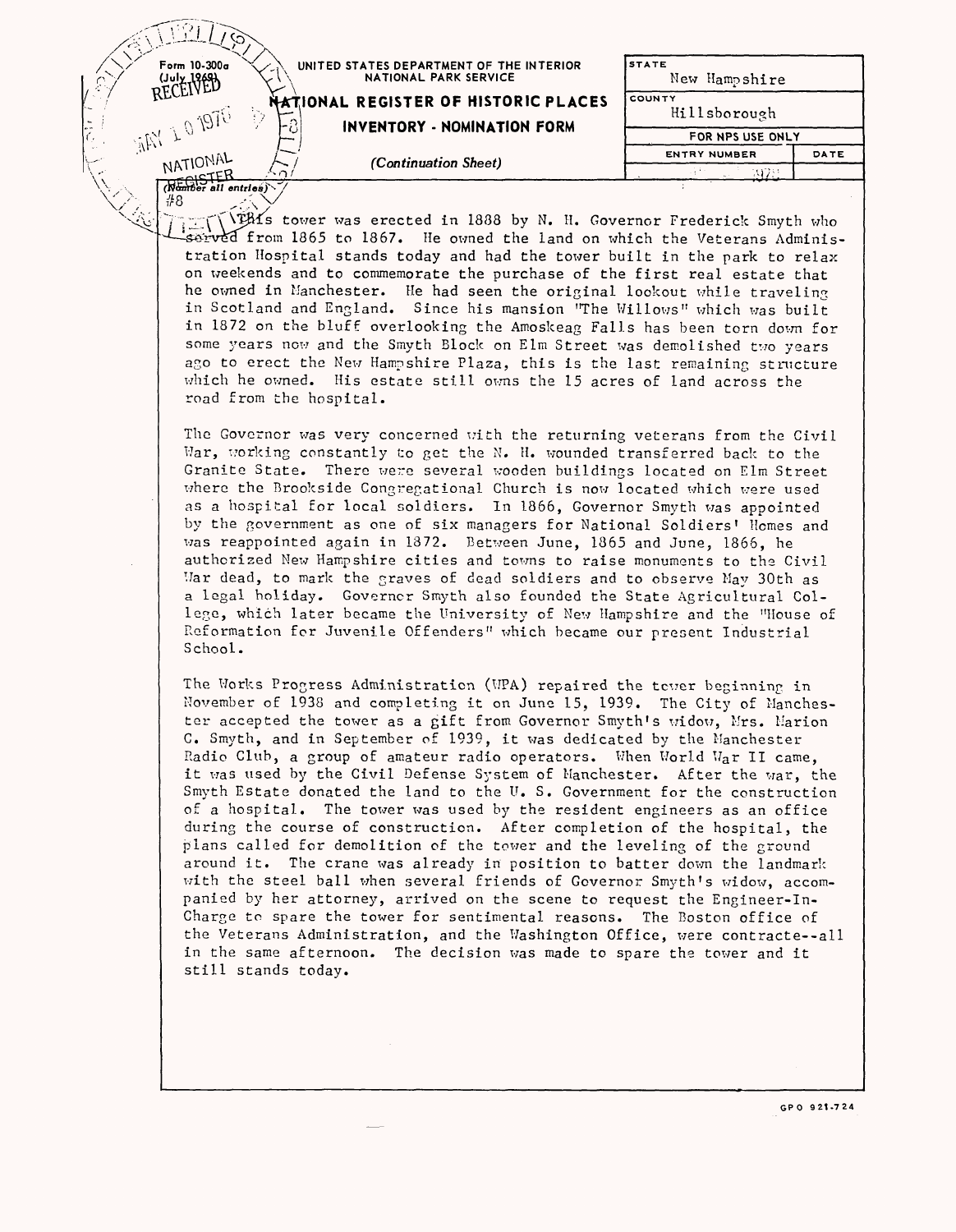#9

 $\overline{\phantom{a}}$ 

| Manchester                                                              | 1875          | John B. Clarke                       |
|-------------------------------------------------------------------------|---------------|--------------------------------------|
| Successful New Hampshire Men                                            | 1882          |                                      |
| Sketches of the Life and Public Services<br>of Frederick Smyth of N. H. | 1885          | Ben: Perley Poore<br>and F. B. Eaton |
| Mirror and American Newspaper Clipping                                  | May 20, 1890  |                                      |
| Mirror and American Newspaper Clipping                                  | June 18, 1890 |                                      |
| Granite State Magazine Vol. #2                                          | 1906          |                                      |
| Manchester of Yesterday                                                 | 1939          | L. Ashton Thorp                      |
| Manchester Leader Clipping                                              | Sept. 8, 1939 |                                      |
| N. H. Sunday News Clipping                                              | Feb. 17, 1952 |                                      |
| 5th Anniversary Guardian of VA Hospital                                 | 1955          | Patricia H. Harrison                 |
| The Granite State of the United States                                  | 1956          | J. Duane Squires                     |
| VA Hospital Guardian                                                    | Feb., 1965    | Leslie S. F. Brown                   |
| Vertical File on Frederick Smyth                                        |               | Carpenter Memorial<br>Library        |

| Interviews: | Mrs. Elizabeth B. Lessard                               | Manchester Historic<br>Association |
|-------------|---------------------------------------------------------|------------------------------------|
|             | Mr. Lyford B. MacEwen, Trustee                          | 381 Ash St.,                       |
|             | Manchester Tax Assessors                                | Manchester, N. H.                  |
|             | Assistance of: Mrs. Barbara Greene and Mrs. Phyllis Roy | Carpenter Memorial<br>Library      |

Mrs. Myra S. Pritchett

Memorial Library

 $\overline{\mathbf{r}}$ 

 $\frac{1}{4}$ À

VA Hospital Library

 $\vec{r}$ 

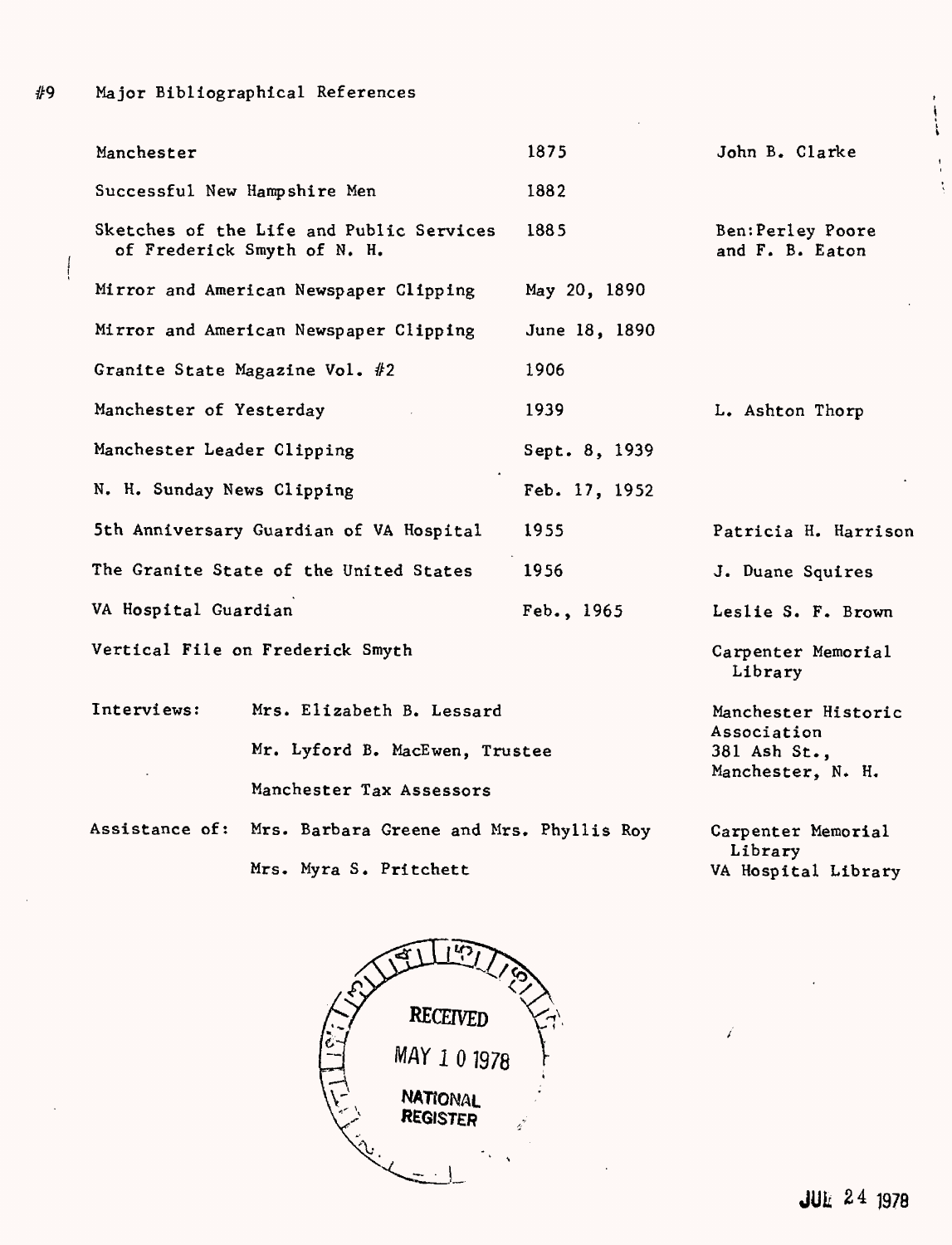

 $\ddot{\phantom{a}}$